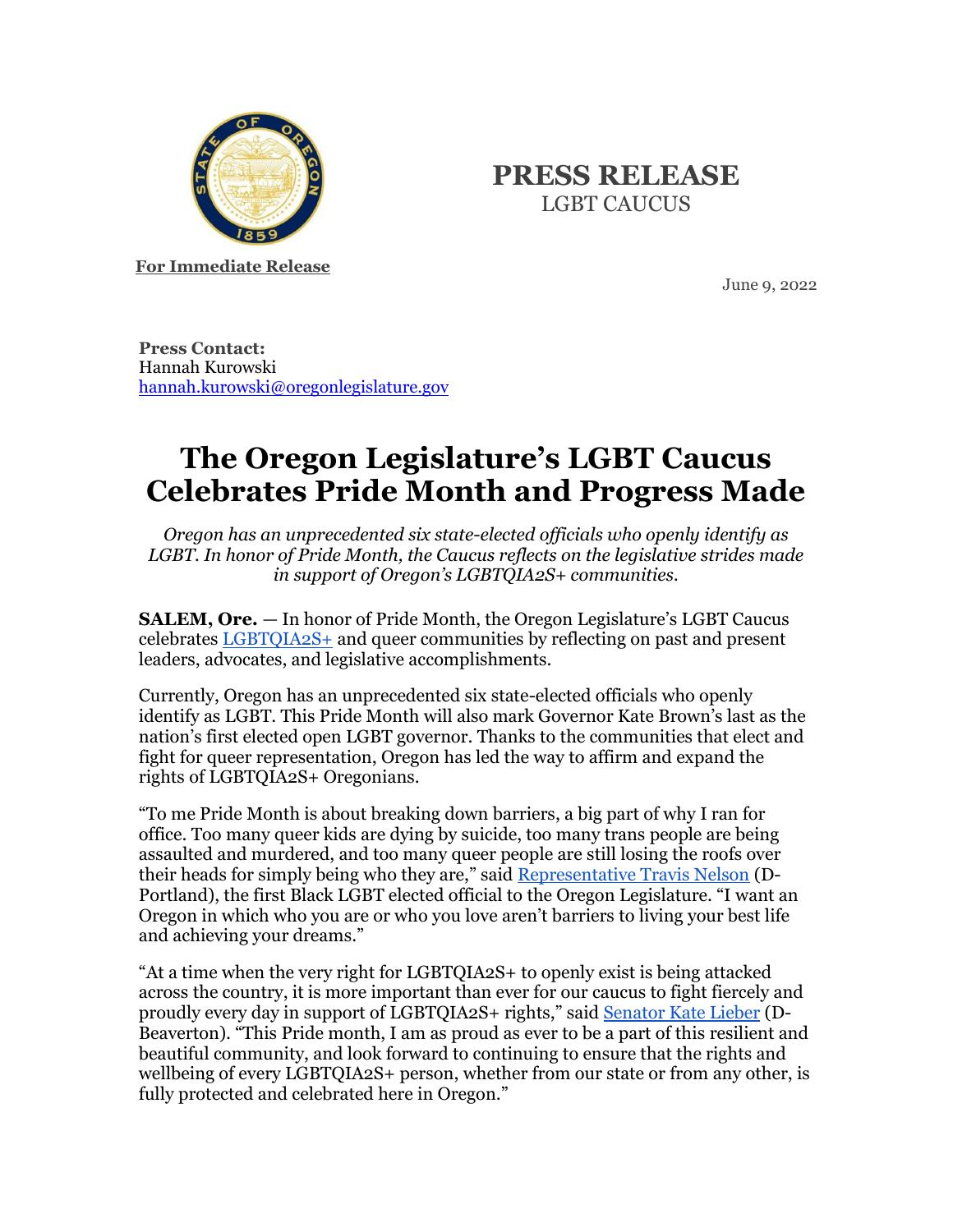"Pride is always a time to think about how far we have come. If you look at the list of legislative accomplishments that we have, it is pretty impressive. But back in the 1990s and even in the 2000s it was not always that easy to pass bills that affirm and support our community," said [Representative Rob Nosse](https://www.oregonlegislature.gov/nosse) (D-Portland). "That said, the targeting of transgender people in our state and across the nation is a reminder of why Pride and coming out and being politically active is vital. If we want things to get better and to protect the gains we have made our community has to stay involved."

## **Legislative Accomplishments**

Past legislation has included efforts to make it more accessible for transgender Oregonians to attain gender-affirming identity documents and healthcare coverage under the Oregon Health Plan. Legislation has also been passed to ban conversion therapy and expand Oregon's hate crime and anti-discrimination laws to protect Oregon's LGBTQIA2S+ community.

Additional accomplishments passed by the Legislature include:

- **Adi's Act** [\(SB 52](https://olis.oregonlegislature.gov/liz/2021R1/Measures/Overview/SB52)): Also known as Adi's Act, SB 52 requires school districts to develop student suicide prevention plans. It also ensures equitable access for students identify as lesbian, gay, bisexual, transgender, queer, two-spirit, intersex, asexual, nonbinary or another marginalized gender identity or sexual orientation.
- **Every Student Belongs** [\(HB 2697\)](https://gcc02.safelinks.protection.outlook.com/?url=https%3A%2F%2Fwww.oregon.gov%2Fode%2Fstudents-and-family%2Fequity%2FSchoolSafety%2FPages%2FEveryStudentBelongs.aspx&data=05%7C01%7Channah.kurowski%40oregonlegislature.gov%7C0a84300d01324049055508da4a46de7e%7C489a9c84574a48c7b72a2450511334cc%7C1%7C0%7C637903965485262572%7CUnknown%7CTWFpbGZsb3d8eyJWIjoiMC4wLjAwMDAiLCJQIjoiV2luMzIiLCJBTiI6Ik1haWwiLCJXVCI6Mn0%3D%7C3000%7C%7C%7C&sdata=LAROiAt8M90GegrJCj0tmIGOdMRgpplUw5RpPlfxEok%3D&reserved=0): Inspired by the advocacy of Oregon high school students in 2020, the Every Student Belongs policy recognizes that student health and safety are the cornerstone of education and that all students are entitled to a high-quality educational experience, free from discrimination or harassment based on perceived race, color, religion, gender identity, sexual orientation, disability, or national origin, and without fear or hatred, racism or violence.
- **The Data Justice Act** [\(HB 3159\)](https://olis.oregonlegislature.gov/liz/2021R1/Measures/Overview/HB3159): The Data Justice Act requires healthcare providers to collect sexual-orientation and gender-identity information from patients (with informed consent), and provides funding to Oregon Health Authority to develop a database that will provide unprecedented insight into LGBTQ+ health disparities. This dramatically expanded collection of data on health inequities related to race, ethnicity, preferred language, and disabilities.
- **Access to PrEP and PEP** [\(HB 2958\)](https://olis.oregonlegislature.gov/liz/2021R1/Measures/Overview/HB2958): This bill allows pharmacists to prescribe and administer HIV/AIDS prevention drugs, making them more accessible for all Oregonians.
- **[Senate Bill 704](https://olis.oregonlegislature.gov/liz/2021R1/Measures/Overview/SB704):** Prohibits the use of the "trans panic" or "gay panic" defense, which argues acts of violence are somehow mitigated by the victim's gender identity or sexuality.
- **Resources for LGBTQIA2S+ Students** [\(HB 5513\)](https://olis.oregonlegislature.gov/liz/2021R1/Measures/Overview/SB5513): This education funding bill provides resources to develop LGBTQIA2S+ student-specific supports.
- **The CROWN Act** [\(HB 2935\)](https://olis.oregonlegislature.gov/liz/2021R1/Measures/Overview/HB2935): The CROWN Act, in addition to protecting [Black students and other students of color,](https://www.oregonlegislature.gov/housedemocrats/Documents/PRESS%20RELEASE%20House%20Democrats%20Pass%20Legislation%20Banning%20Race-Based%20Hairstyle%20Discrimination.pdf) also affirmatively impacts LGBTQIA2S+ student athletes who want their hair to align with their gender